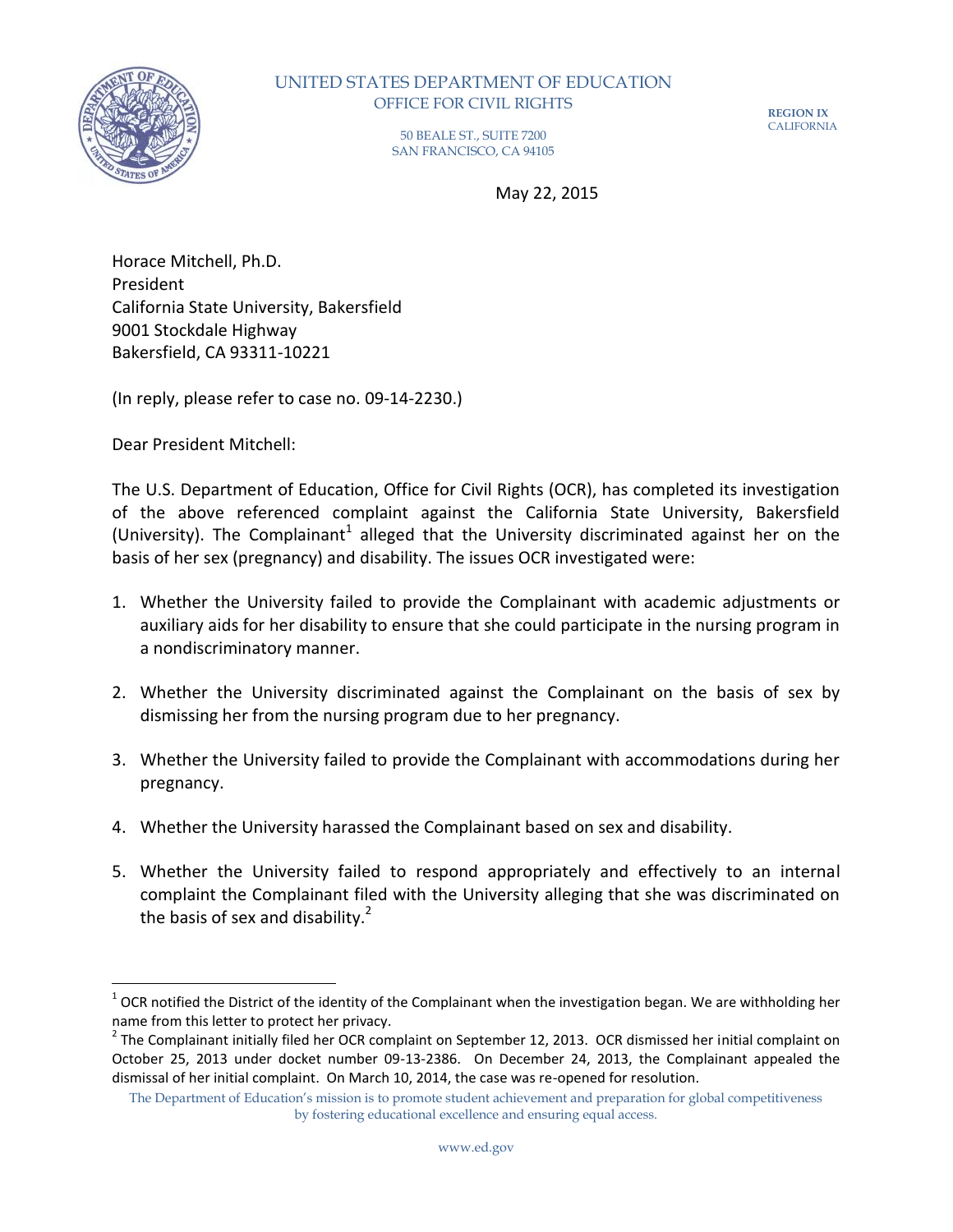Page 2 - 09-14-2230

OCR investigated the complaint under the authority of Title IX of the Education Amendments of 1972 (Title IX), Section 504 of the Rehabilitation Act of 1973 (Section 504), Title II of the Americans with Disabilities Act of 1990 (Title II) and its implementing regulations. Title IX prohibits discrimination on the basis of sex in education programs and activities operated by recipients of Federal financial assistance. Section 504 prohibits discrimination on the basis of disability in programs and activities operated by recipients of Federal financial assistance. OCR also has jurisdiction as a designated agency under Title II and its implementing regulation over complaints alleging discrimination on the basis of disability that are filed against certain public entities. The University receives Department funds, is a public education system, and is subject to the requirements of Title IX, Section 504, Title II and their regulations.

OCR gathered evidence through interviews with the Complainant and University employees, and by reviewing documents submitted by the parties. After reviewing all of the evidence, OCR concluded that the University is in compliance with regards to allegations 1-4. For allegation 5, OCR found that the University failed to respond appropriately to the Complainant's internal complaint alleging discrimination on the basis of sex.

On May 18, 2015 without admitting to any violation of law, the University submitted a signed agreement (attached to this letter) which, when fully implemented, will resolve the findings in this case. The applicable legal standards, the facts gathered during the investigation, and the reasons for OCR's determinations are summarized below.

The Section 504 regulations, at 34 C.F.R. §104.43(a), provide that no qualified individual with a disability shall, on the basis of disability, be excluded from participation in, be denied the benefits of, or be otherwise subjected to discrimination under any postsecondary education program of a recipient. The Title II regulations, at 28 C.F.R. §35.130(a), contain a similar prohibition applicable to public postsecondary educational institutions.

The Section 504 regulations, at 34 C.F.R. §104.44(a), require recipient colleges and universities to make modifications to their academic requirements that are necessary to ensure that such requirements do not discriminate, or have the effect of discriminating, against qualified individuals with disabilities. Modifications may include changes in the length of time permitted for the completion of degree requirements, substitution of specific required courses, and adaptation of the manner in which courses are conducted. However, academic requirements that recipient colleges and universities can demonstrate are essential to the program of instruction being pursued or to any directly related licensing requirement will not be regarded as discriminatory.

Under the Title II regulations, at 28 C.F.R. §35.130(b)(1)(ii) and (iii), public colleges and universities may not afford a qualified individual with a disability opportunities that are not equal to those afforded others, and may not provide aids, benefits or services that are not effective in affording equal opportunity to obtain the same result, to gain the same benefit, or to reach the same level of achievement as that provided to others. Under 28 C.F.R. §35.130(b)(7), public colleges and universities must make reasonable modifications in policies, practices or procedures when necessary to avoid discrimination on the basis of disability, unless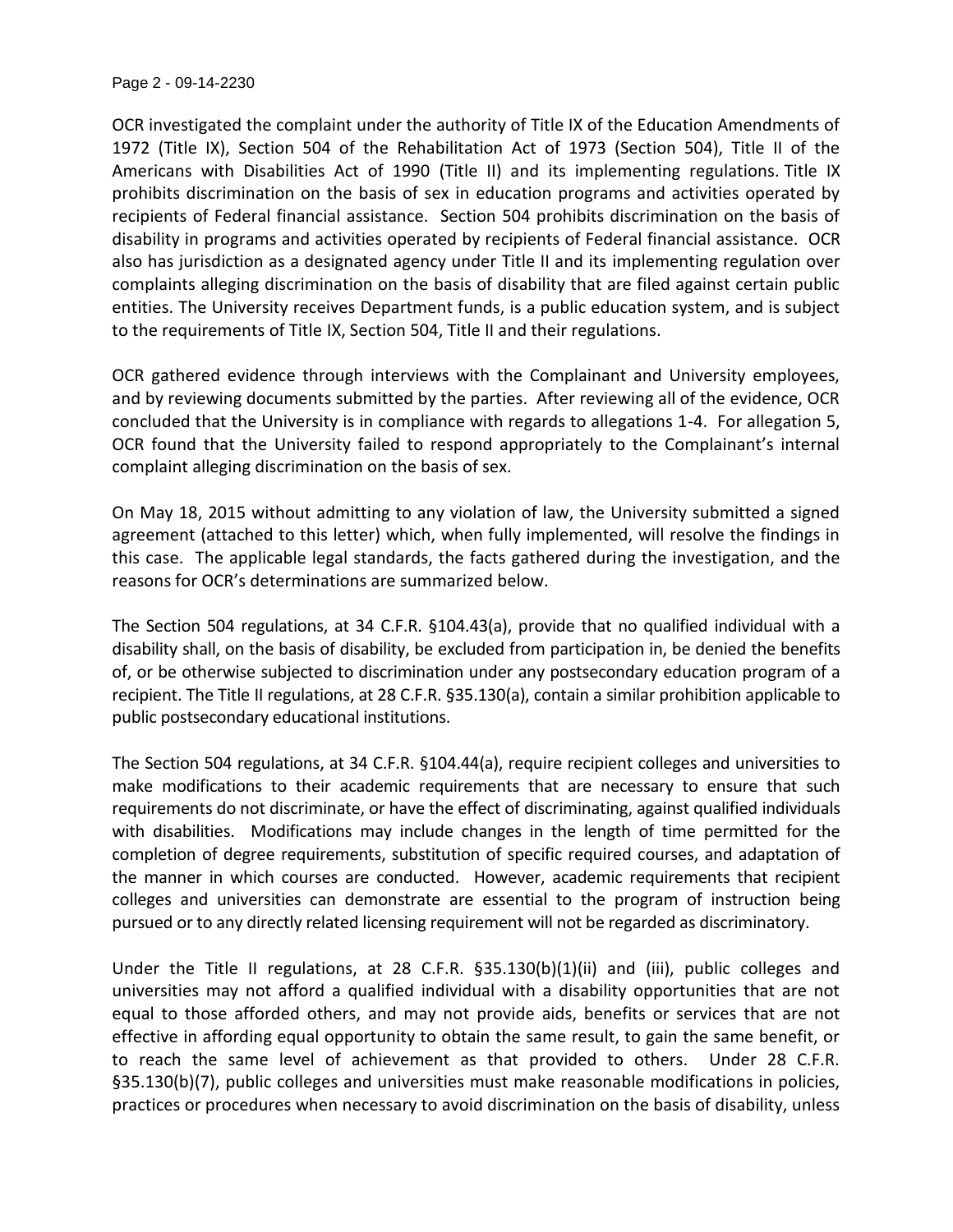Page 3 - 09-14-2230

doing so would fundamentally alter the nature of the service, program or activity. Section 35.103(a) provides that the Title II regulations shall not be construed to permit a lesser standard than is established by the Section 504 regulations. Therefore, OCR interprets the Title II regulations to require public colleges and universities to provide necessary academic adjustments to the same extent as is required under the Section 504 regulations.

The Title IX regulation at 34 C.F.R. §106.31 protects students in all of the academic, educational, extracurricular, athletic, and other programs or activities of schools. This includes prohibiting discrimination on the basis of pregnancy. In addition, the Title IX regulations establish procedural requirements that are important for the prevention and correction of sex discrimination, including sexual harassment. These requirements include issuance of a policy against sex discrimination (34 C.F.R. § 106.9) and adoption and publication of grievance procedures providing for the prompt and equitable resolution of complaints of sex discrimination (34 C.F.R. § 106.8[b]). The regulations also require that recipients designate at least one employee to coordinate compliance with the regulations, including coordination of investigations of complaints alleging noncompliance (34 C.F.R. § 106.8[a]).

Our investigation showed the following:

*Allegation 1: Whether the University failed to provide the Complainant with academic adjustments or auxiliary aids needed to ensure that she could participate in the nursing program in a nondiscriminatory manner.*

- The Complainant began taking undergraduate courses at the University during the summer of 2007. On January XX, 2011, the Complainant applied for accommodations at the Office for Services for Students with Disabilities for her disability. On February X, 2011, the University sent the Complainant her Accommodation Letter which provided her with time and a half on tests, tape-recorded lectures and a note taker. The Accommodation Letter was valid until August XX, 2011. The University informed OCR that the Complainant did not request any accommodations after her Accommodation Letter expired on August XX, 2011.
- The Complainant confirmed to OCR that the University previously provided her with accommodations for her disability. The Complainant also stated that she did not reapply for accommodations after they expired on August XX, 2011 because she did not need the accommodations in order to participate in the nursing program.

OCR concluded that the District was in compliance with the regulations implementing Section 504 and Title II. The Complainant informed OCR that she did not request any accommodations for her disability while she was in the nursing program.

*Allegation 2: Whether the University discriminated against the Complainant on the basis of sex by dismissing her from the nursing program due to her pregnancy.*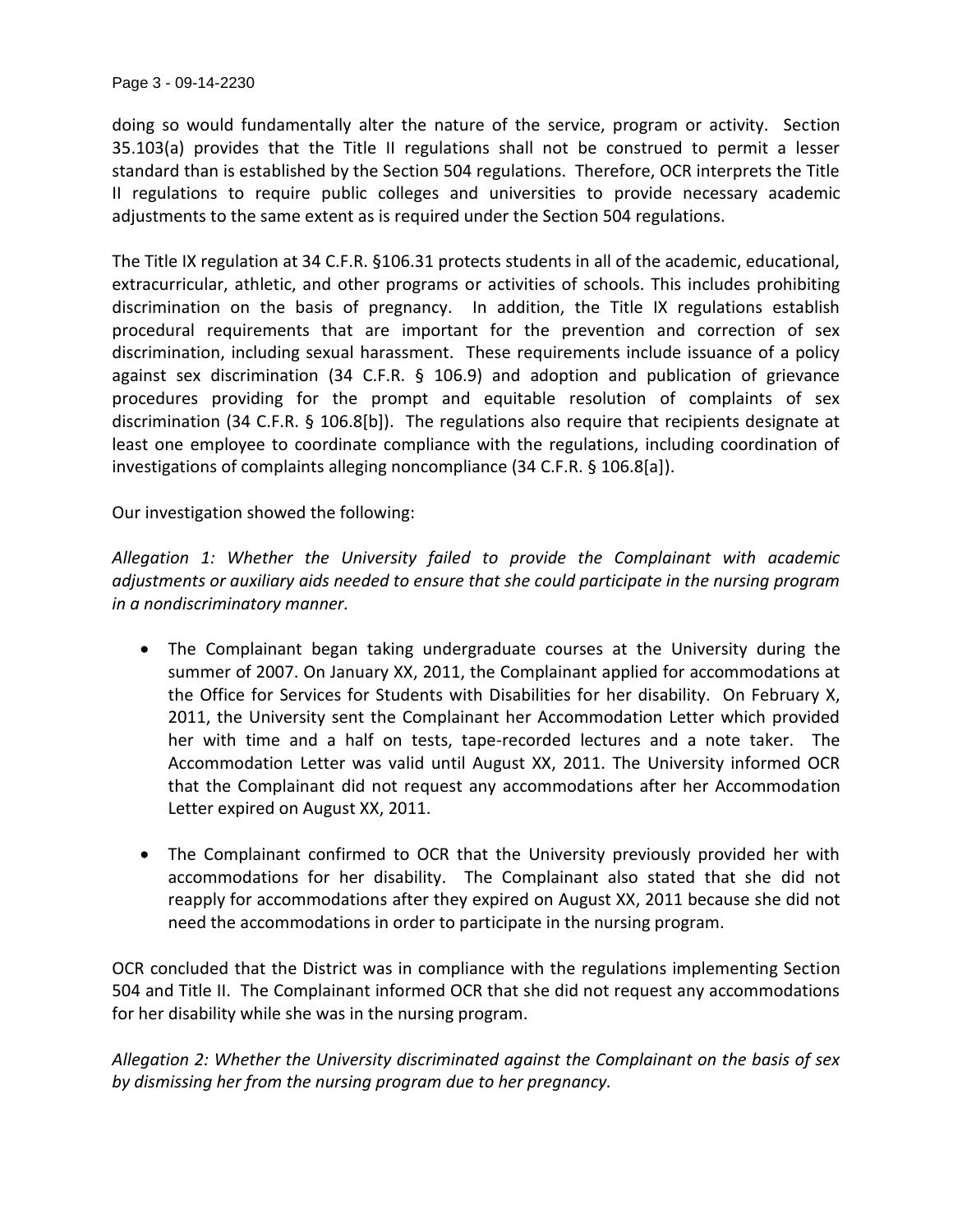- The Complainant was admitted to the University's nursing program at the beginning of the fall quarter of 2011. The Department of Nursing's Progression Policy states, "A grade of a C is the minimal grade acceptable for the progression into subsequent nursing courses. Students who fail to achieve at least a C in a nursing course may request reentry into the program (based on seat availability) to repeat the course one time. Students who have previously failed a nursing course will be ineligible to remain in the nursing program if any subsequent nursing course (repeat of same course OR different course) is failed."
- At the end of the winter quarter of 2012, the Complainant received a C- final grade for Nursing 264: Health Care of Adults I (clinical). After the Complainant received the failing grade, she emailed her Professor (Professor 1) on April X, 2012 stating that she had health issues during the time she was enrolled in Nursing 264 and that she also suffered X XXXXXXXXXXX. The Complainant asked Professor 1 to allow her to continue on to Nursing 266: Health Care of Adults II (clinical).
- Professor 1 told OCR that after she received the Complainant's April X, 2012 email, she referred the Complainant to the Undergraduate Program Director/Associate Professor and the Chair of Undergraduate Program Committee to determine if she could request reentry into the program and repeat Nursing 264. On April XX, 2013, the Complainant submitted a request to the Undergraduate Program Committee requesting readmission to the program. The Committee granted the Complainant's request and the Complainant repeated Nursing 264 during the winter quarter of 2013 and earned a B+.
- During the spring quarter of 2013, the Complainant enrolled in Nursing 266: Health Care of Adults II (clinical). The Complainant informed OCR that on April XX, 2013, she fainted at the hospital during her clinical rotation and was taken to the emergency room (ER). After taking a number of tests in the ER, the Complainant learned that she was pregnant. The Complainant also stated to OCR that during the time she was in the ER, her clinical Professor for Nursing 266 (Professor 2) came by to check on her approximately two times. During her first visit, the Complainant stated to OCR that she saw Professor 2 reading her medical chart. The Complainant believes that the Professor 2 saw the results of her pregnancy test and when she read her chart. The Complainant further stated to OCR that the physician treating her informed her that the fainting may have been caused by the fluorescent lights in the hospital and that she should follow-up with a neurologist. The Complainant was discharged from the emergency room later that day.
- Professor 2 told OCR that on April XX, 2013, she saw the Complainant pass out during her clinical rotation at the hospital. Professor 2 was not sure if the Complainant had a seizure or fainted. Professor 2 stated to OCR that she accompanied the Complainant to the ER and explained to the triage team what she had witnessed. Professor 2 also denied looking at the Complainant's medical chart or knowing anything about her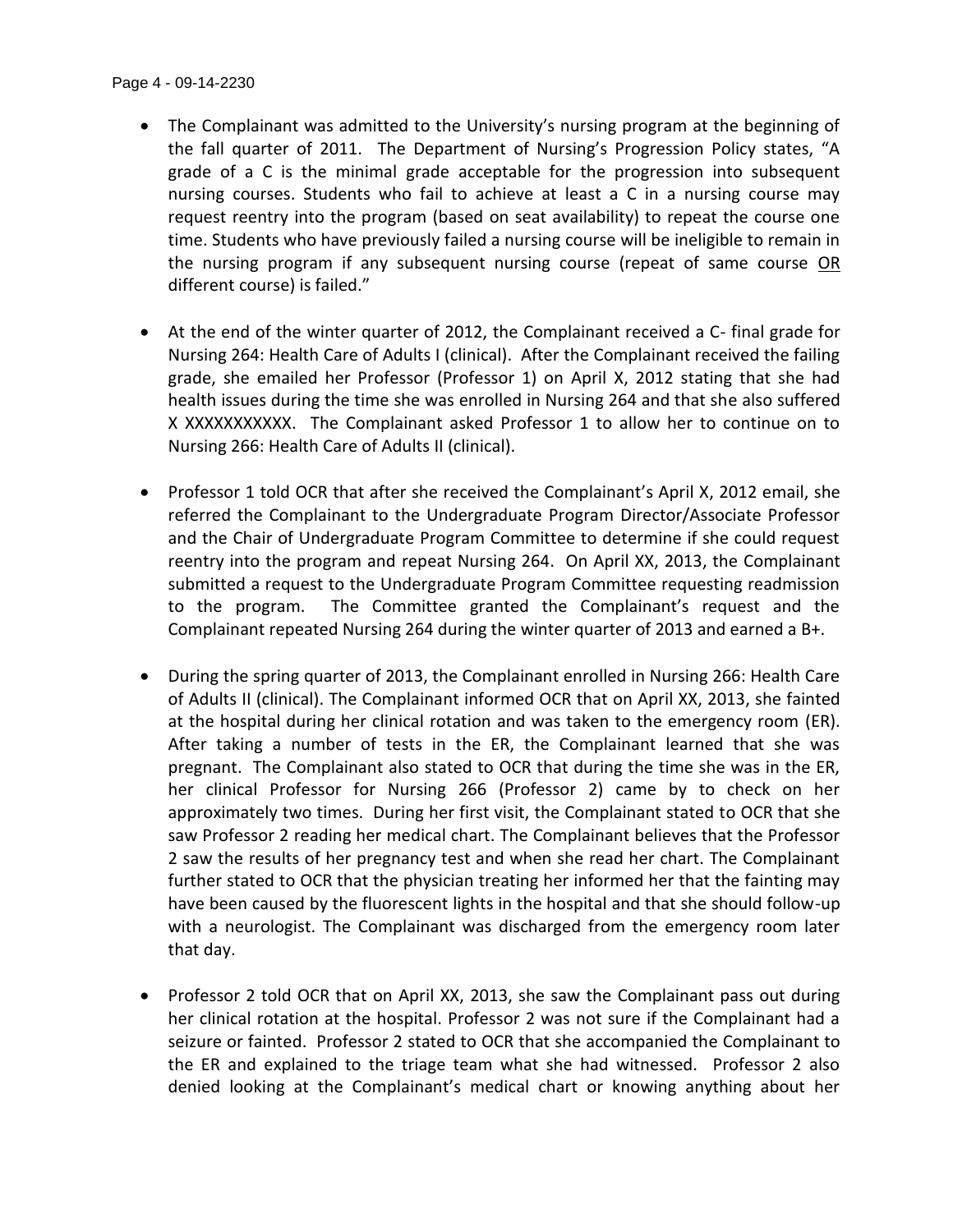medical situation. According to Professor 2, the Health Insurance Portability and Accountability Act of 1996 Privacy Rules (HIPAA) prohibit her from looking at anyone's medical records and that the only medical records she is authorized to review at the hospital are those belonging to the patients her students are assigned to. Professor 2 also stated she would not look at the Complainant's medical records and risk losing her nursing license by violating HIPAA laws. Professor 2 further stated that she left the Complainant in the ER because she needed to supervise her other students, but checked in on her throughout the day to make sure she was okay. During one of her visits, the Complainant told Professor 2 that the lighting in the hospital may have caused her to faint. Professor 2 denied knowing anything else about the Complainant's medical condition.

- On April XX, 2013, the Complainant obtained clearance from the Student Health Center and returned to her clinical placement at the hospital.
- The Department Chair for the Nursing Department told OCR that she met with the Complainant on April XX, 2013 to discuss her progress in the nursing program. At that time, the Complainant had received a C, B-, C in theory courses and C, C- (B+ on repeat) in clinical courses. Professor 2 also reported to the Department Chair that she was concerned about the Complainant's clinical performance and thought that the Complainant had gaps in her knowledge that were not acceptable for a student in Nursing 266. In addition, the Team Leader for the Complainant's Nursing 266 theory course told the Department Chair that the Complainant received a D on her first theory exam.
- The Department Chair stated to OCR that when she met with the Complainant, she discussed strategies to help improve her performance in the nursing program. During the meeting, the Complainant informed the Department Chair that her neurologist told her that she fainted at the hospital because of the fluorescent lighting at the site. The Department Chair told the Complainant that she should consider completing her clinical at another hospital so that the lighting would not be a problem for her, but the Complainant declined and stated that she wanted to stay at the same hospital.
- The Complainant stated to OCR that after she returned to her clinical setting, Professor 2 became distant and began treating her in a harsh manner. According to the Complainant, Professor 2 only had negative things to say about her performance. The Complainant believes that Professor 2 did not like her because she knew about her pregnancy. On the morning of May X, 2013, the Complainant told OCR that Professor 2 unfairly accused her of being unprofessional when she sat down in her patient's room and fanned herself when she started to feel faint. The Complainant also stated to OCR that she did not think that her behavior was unprofessional because the patient in the room was diagnosed with dementia and was unaware of what she did.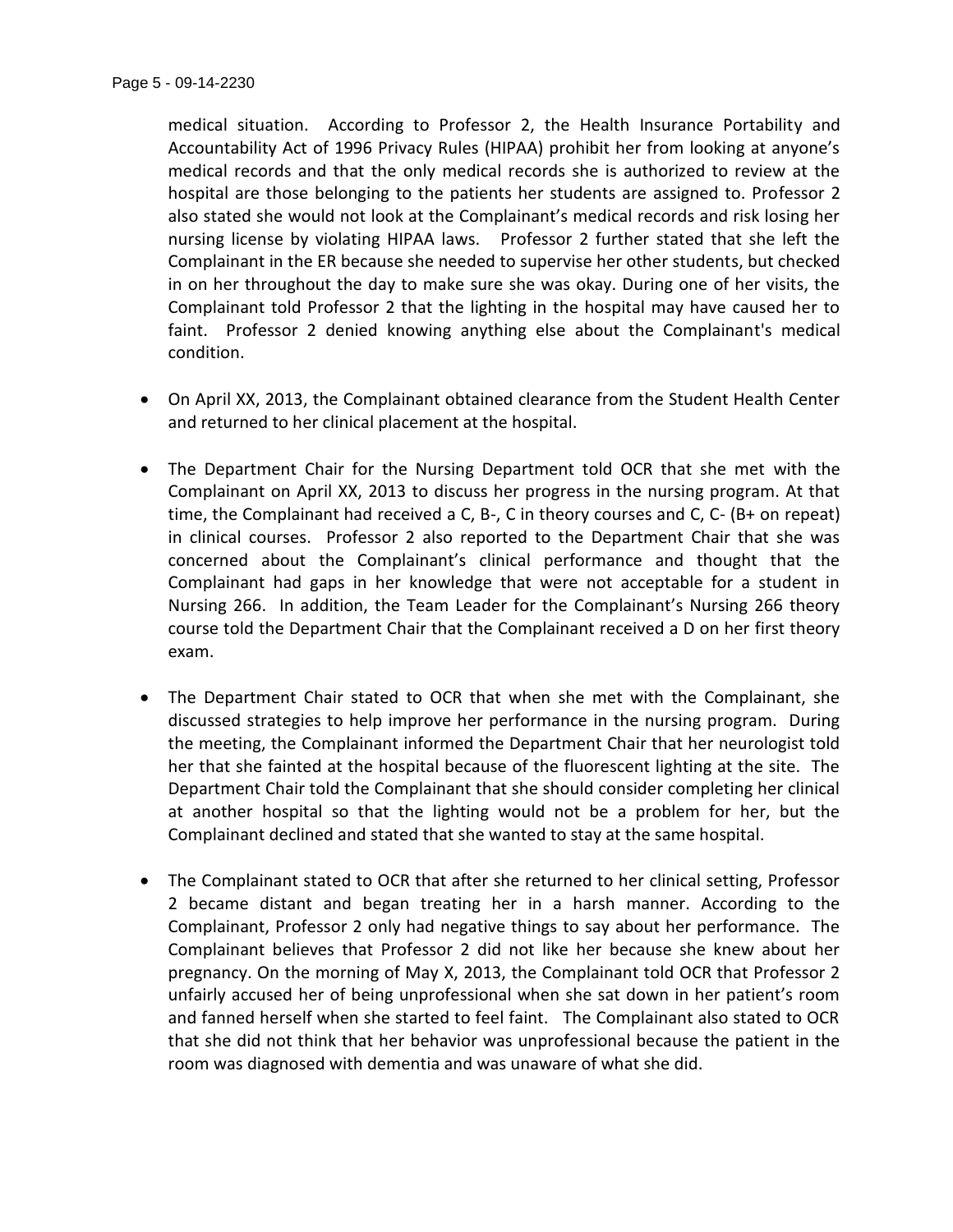- Professor 2 stated to OCR that on May X, 2013, the Complainant was standing next to her in the patient's room when hospital staff members were in the process of giving an oral report on the patient. While the staff members were talking, the Complainant walked in front of the staff members and sat down in the patient's room and began fanning herself with a piece of paper. According to Professor 2, the Complainant's behavior distracted the hospital staff members during their oral report. Professor 2 felt that the Complainant should have excused herself instead of remaining in the patient's room. Professor 2 also stated that the Complainant's actions of quickly fanning herself could have caused the patient, who was diagnosed with Alzheimer's, with anxiety and that it was irresponsible of the Complainant to behave in that manner in front of the patient.
- The Complainant told OCR that Professor 2 continued to make negative comments about her performance. Later that day, Professor 2 accused the Complainant of "badgering" the hospital nurse when she asked the nurse twice to give a patient her medication. The Complainant felt that Professor 2 was harassing her because she knew about her pregnancy.
- Professor 2 stated to OCR that the hospital nurse told her that the Complainant was behaving unprofessionally by continually interrupting her and asking her to provide a laxative to a patient. The nurse asked Professor 2 to talk to the Complainant about her behavior and to ask her to not interrupt her while she was working with other patients with urgent medical needs. Professor 2 stated to OCR that she talked to the Complainant and informed her that it was not her responsibility to determine what medications a patient needed and that she was behaving unprofessionally by interrupting the nurse. According to Professor 2, the Complainant continued to interrupt the nurse despite the warning.
- On May X, 2013, Professor 2 issued a written warning to the Complainant for failing to check a patient's identification prior to administering medication. Professor 2 told OCR that she was supervising the Complainant while she was administering oral medication to a patient and had to intervene when she offered the medication without checking the patient's identification. According to Professor 2, nurses are required to check a patient's identification prior to administering any medication and that this skill is taught to nursing students during the first quarter of the program. Professor 2 also stated that students in Nursing 266 are expected to have already mastered this skill.
- The Complainant told OCR that Professor 2 stopped her before she administered the medication to the patient and accused her of forgetting to do something. The Complainant stated that she properly identified the patient at that point and did not feel that the Professor 2 needed to issue a written warning for this incident.
- On May X, 2013, Professor 2 met with the Complainant to discuss her midterm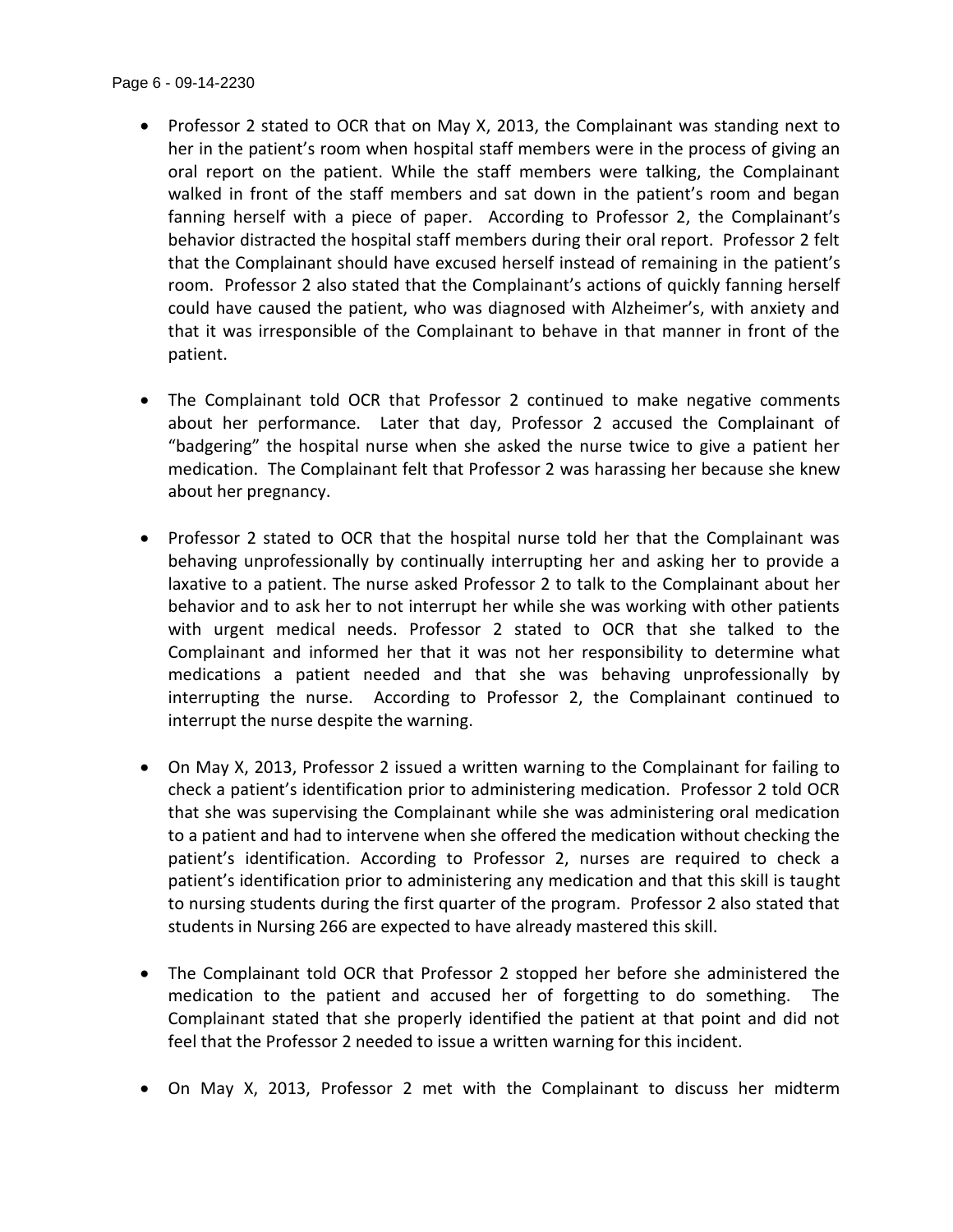$\overline{\phantom{a}}$ 

evaluation. Professor 2 informed the Complainant that she was at risk of failing Nursing 266 due to her unprofessional behavior at the hospital and unsafe medical administration. The Department Chair subsequently joined the meeting and recommended that the Complainant continue her clinical at a different hospital, under Professor 1's supervision, in order to remove the fluorescent lighting from her work environment. The Complainant told OCR that she did not want Professor 1 as her instructor because she previously failed her in Nursing 264. However, the Complainant decided to transfer to another hospital because her physician told her that the fluorescent lights at the hospital she was currently assigned to might cause her to faint.

- The Complainant began her clinical at the new hospital on or about May XX, 2013. Professor 1 told OCR that she asked the Complainant on a regular basis if the lights at hospital were causing her any health issues. According to Professor 1, the Complainant informed her that she was feeling each time she spoke to her.
- On May XX, 2013, the University issued the Complainant a violation notice for "use of another student's paper or a purchased paper." The Department Chair told OCR that the Complainant and four other students all submitted identical papers for Nursing 266. The Complainant told OCR that she and the other students thought they could submit a group paper, when the assignment required each student to write their own report. The Department Chair told OCR that the problem was clarified with all of the students.<sup>3</sup>
- On May XX, 2013, Professor 1 issued a written warning to the Complainant for being unsafe. The warning states that the Complainant "attempted to give an IV push with the blunt tip needle into the IV tubing" and that she also placed a sharp item on the patient's bed. The Complainant told OCR that she did not behave in an unsafe manner because she capped the needle on the syringe before she placed it on the patient's bed and that she also placed the syringe near the patient's lower leg, where the patient could not reach it.
- Professor 1 told OCR that she gave the Complainant a written warning because she incorrectly tried to perform an IV push by poking a needle into the hub of the IV and she also placed the needle on the patient's bed. According to Professor 1, nursing students are taught not to leave any sharp objects on a patient's bed, including a capped syringe, because there is no guarantee the cap will stay on and the needle can potentially injure the patient or hospital staff member cleaning the bed.
- The Complainant told OCR that Professor 1 contacted her on June XX, 2013 and asked to meet with her at 8:00 am the next day to go over her final evaluation for Nursing 266. The Complainant stated to OCR that she told Professor 1 that she had an important final exam for her theory class at 8:30 am and that meeting at 8:00 am would not be convenient for her. According to the Complainant, Professor 1 continued to insist that

 $^3$  The Department Chair informed OCR that the other four students passed Nursing 266.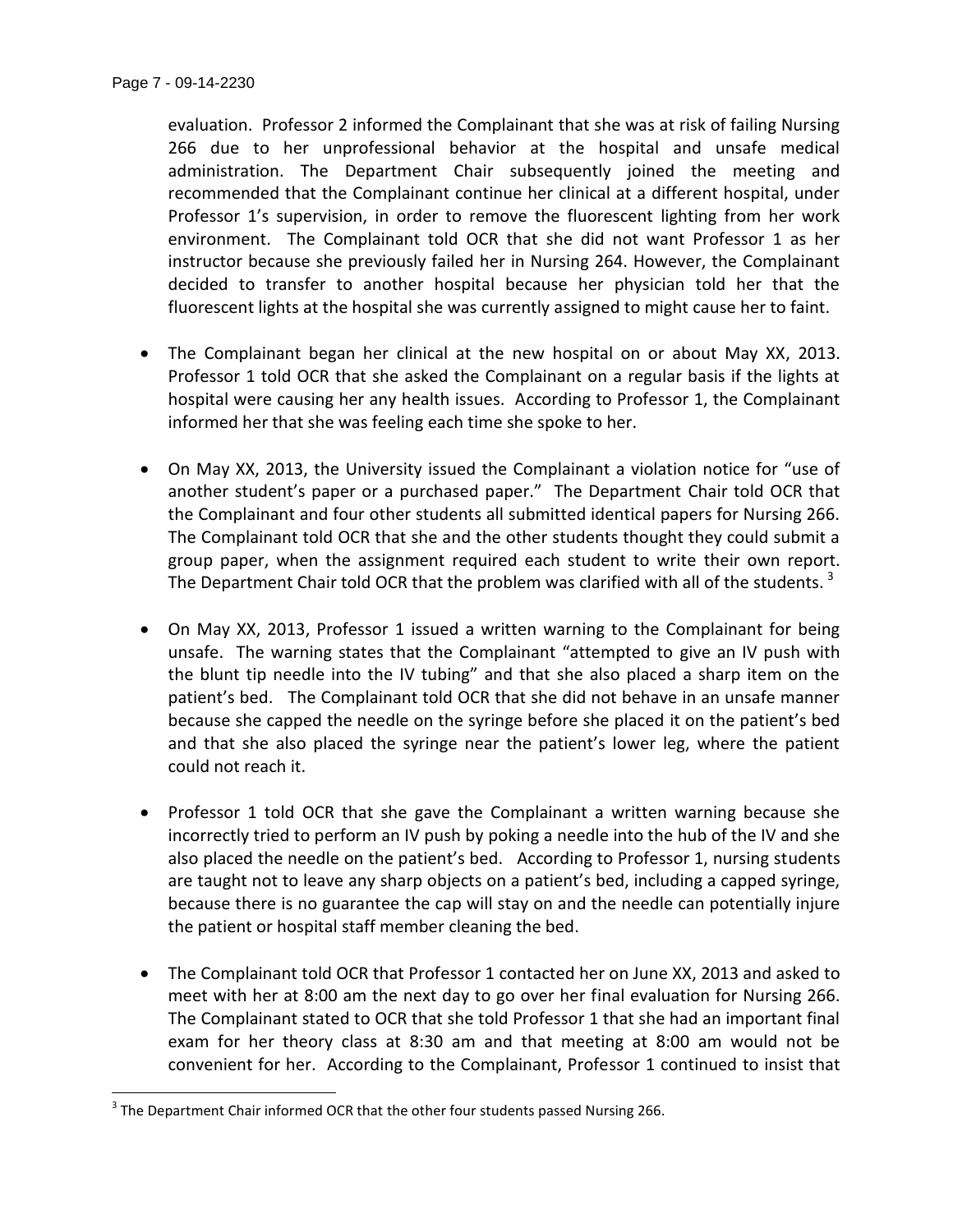they meet at that time. The Complainant alleged to OCR that Professor 1 harassed her by forcing her to meet before her final exam. The Complainant believes that Professor 1 harassed her because she heard about her pregnancy from Professor 2.

- The Complainant further stated to OCR that she met with Professor 1 on June XX, 2013 at 8:00 am and was shocked to hear that she failed Nursing 266. The Complainant believes that she earned a passing grade in Nursing 266 and provided OCR with a picture of the University's "Blackboard" showing that she had "weighted total" grade of 87.46% at the end of the quarter. The Complainant alleged to OCR that Professor 1 and Professor 2 failed her from the class and that the University ultimately dropped her from the program because of her pregnancy.
- Professor 1 confirmed to OCR that she met with the Complainant on June XX, 2013 for her final evaluation for Nursing 266 but denied forcing the Complainant to meet with her at 8:00 am. According to Professor 1, all of her students were required to meet with her for the final evaluation during that week. The Complainant's original meeting date was on June XX, 2013 at 12:30 pm, but that the Complainant did not show up for the meeting.
- The University provided OCR with a copy of an email Professor 1 sent to the Complainant on June XX, 2013 at 11:52 am informing her that she left her a voicemail message reminding her of the meeting. Subsequently, the Complainant sent Professor 1 a responsive email stating that she received Professor 1's email and phone calls but that she was at work until 2:00 pm and missed going to the 12:30 pm meeting. Professor 1 sent another email to the Complainant informing her that she could meet at 8:00 am on June XX. The Complainant sent a follow-up email to Professor 1 stating, "I'm sorry I wasn't able to meet with you today. Tomorrow morning at 0800 is fine. Thank you for taking [the] time to meet with me."
- Professor 1 and Professor 2 told OCR that the Complainant received a C- for Nursing 266 because she failed to meet two course objectives. Both professors evaluated their students using the Clinical Performance Evaluation Tool for Nursing 266. The Evaluation Tool lists all of the objectives a student must meet in order to pass the course. The Evaluation Tool also states, "Failure of any sub-objective on the final rating will result in failures of that objective and failure in the course."
- OCR obtained a copy of the Complainant's Clinical Evaluation Tool that was completed by Professors 1 and 2 and noted that the Complainant failed the following two objectives in Nursing 266:
	- $\circ$  Objective #8 The student will exhibit professional behavior in interactions with clients, health team members, peers, and the public.
	- o Objective #11 The student will demonstrate competence in medication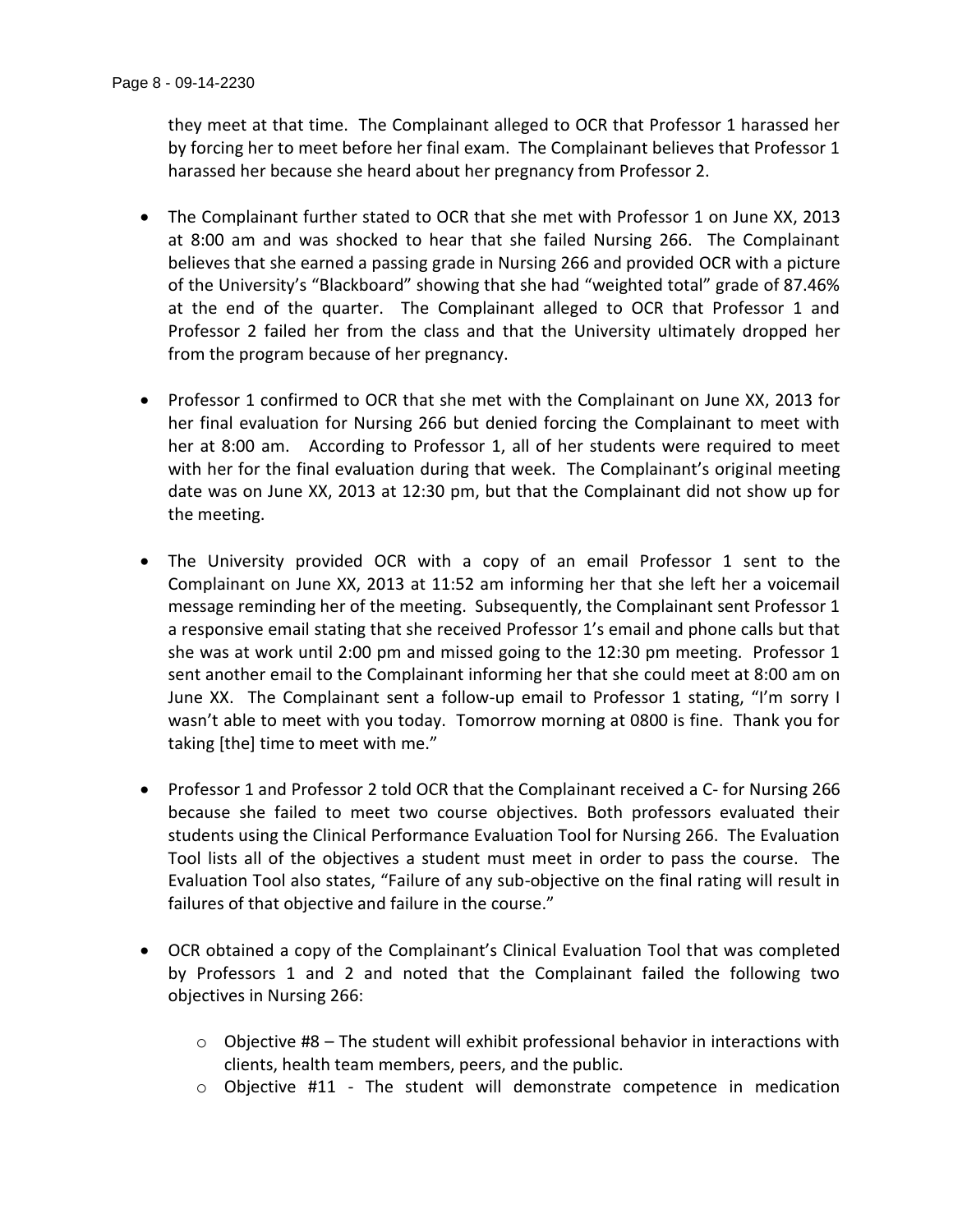administration, team leading, and specialty area assignments.

- The University also informed OCR that the Complainant's weighted total for Nursing 266 was high based on what she received on her assignments: Clinical performance 67%, Simulation Lab 88%, Short Care Plans 100%, Modified Care Plans and Specialty Assignments 90%, Article Review 100%, and CPA 100%. However, the professors gave the Complainant a C- for her final grade because she failed to meet objectives #8 and #11. According to both professors, the Complainant failed these two objectives because she performed in an unsafe and unskilled manner at the hospital and she required continuous supportive directions and cues while in the clinical setting. Since the minimum passing grade is a C, the Complainant failed the clinical portion of the course.
- After the meeting on June XX, 2013, the Complainant sent an email to Professor 1 informing her that she fainted during her clinical rotation because she was pregnant and that she XXXXX XX XXXXX XX XXXXXXXX so that she could stay in the nursing program. The Complainant also stated that she returned to her classes without telling anyone about her pregnancy.
- Both Professor 1 and Professor 2 told OCR that this was first time they heard about the Complainant's pregnancy and that they did not know that she was pregnant during the time she was enrolled in Nursing 266. Both professors also denied failing the Complainant from Nursing 266 on the basis of her pregnancy.
- The Department Chair told OCR that the Complainant was dismissed from the Nursing Program for not meeting the University's Progression Policy. The Progression Policy states that a student who has previously failed a nursing course will be ineligible to remain in the nursing program if any subsequent nursing course is failed. The Complainant previously failed Nursing 264 during the winter quarter of 2012.
- The Complainant told OCR that she decided to pursue her nursing degree at another college after she was dismissed from the University.

The Complainant contends that Professor 1 and Professor 2 failed her from her clinical course Nursing 266, which led to her dismissal from the nursing program, because of her pregnancy. The Complainant told OCR that she saw Professor 2 read her medical chart while she was in the ER on April XX, 2013 and that she believes that Professor 2 saw the results of her pregnancy test in her records and subsequently told Professor 1 that she was pregnant at that time. The Complainant also told OCR that she had earned a weighted total grade of 87.46% in Nursing 266 and that the only reason why her professors gave her a failing grade (C-) was because of her pregnancy.

Professor 2 denied reading the Complainant's medical chart and told OCR that she would not violate HIPPA laws and risk losing her nursing license by looking at the Complainant's medical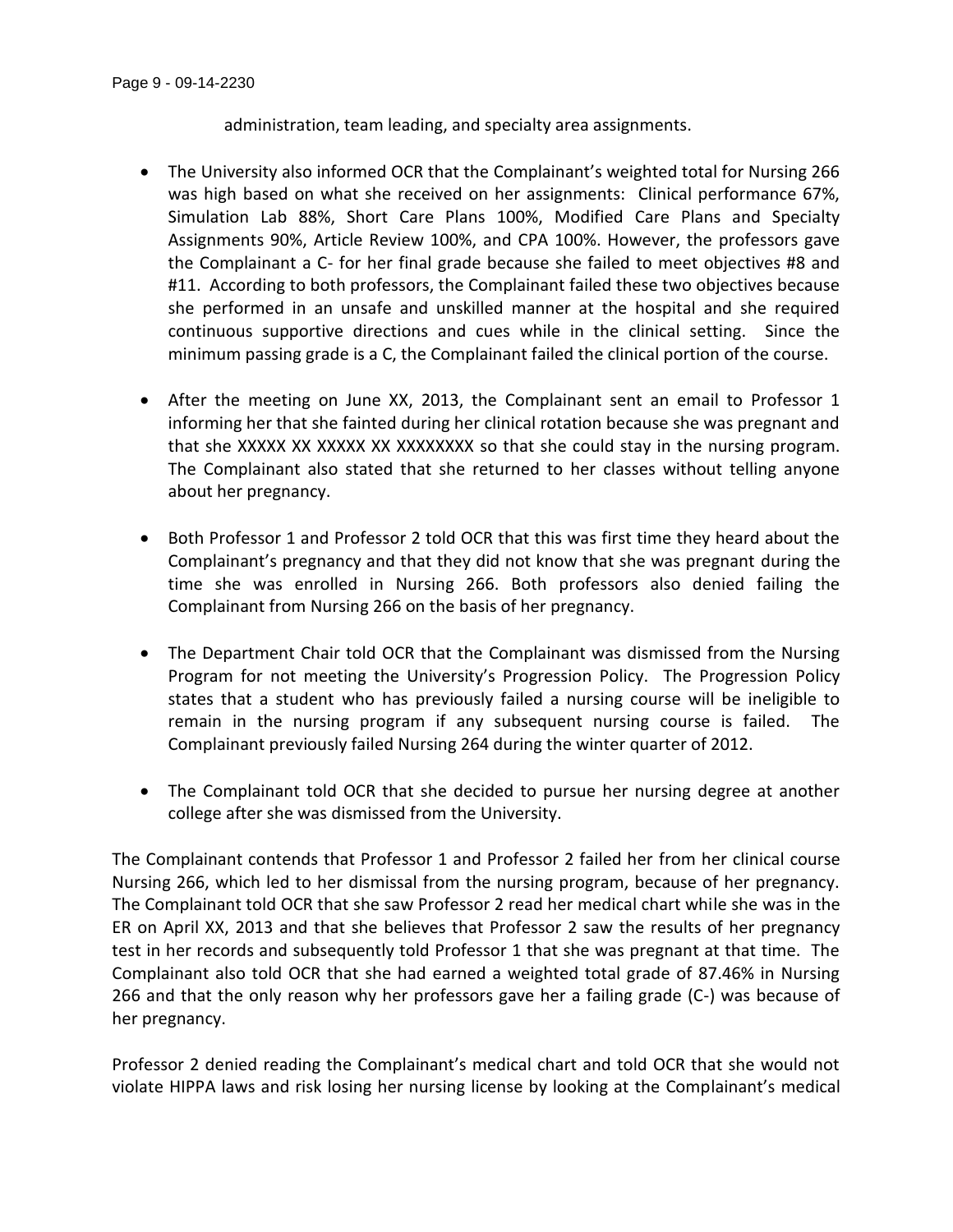Page 10 - 09-14-2230

records. Professor 1 and Professor 2 also told OCR that they did not know about the Complainant's pregnancy until they received her June XX, 2013 e-mail, which was after the course had ended. Both professors acknowledged that the Complainant had earned a high weighted total grade in Nursing 266 because she did well on her assignments, but that she failed the course because did not meet two course objectives for the clinical. According to the professors, the Complainant did not meet objectives 8 and 11 for Nursing 266 because she failed to perform in a safe and skilled manner and required continuous supportive directions in the hospital setting.

Since OCR obtained conflicting testimony from the parties, OCR considered each witnesses testimony in reaching our conclusion with regards to this allegation. In reviewing the witnesses' testimony, OCR found Professor 2 to be credible when she told OCR that she would not violate HIPAA privacy laws and read the Complainant's medical chart. The fact that Professor 2 could face disciplinary consequences, including the possibility of losing her nursing license, would make it unlikely that she would read the Complainant's medical chart while she was in the ER.

OCR also took into consideration the fact that the Complainant's account of events was not accurate with regards to her allegation against Professor 1. The Complainant alleged that Professor 1 harassed her by forcing her to meet before her final examination on June XX, 2013 at 8:00 am (allegation 4). The e-mails exchanged by the Complainant and Professor 1, however, showed that the Complainant agreed to meet with Professor 1 at that time and that there was no evidence that Professor 1 harassed the Complainant. Taking this into account, OCR found Professor 1 and Professor 2 to be credible witnesses and determined that they did not know about the Complainant's pregnancy until they received her June XX, 2013 e-mail. Thus, OCR found that the preponderance of the evidence did not show that the professors discriminated against the Complainant based on sex by failing her from Nursing 266 because they did not learn about her pregnancy until she had already completed the clinical and issued her final grade for the course. As a result, OCR determined that the University is incompliance with Title IX and its implementing regulations.

*Allegation 3: Whether the University failed to provide the Complainant with accommodations during her pregnancy.*

The Complainant confirmed to OCR that she did not request any accommodations for her pregnancy while she was in the nursing program. Thus, the University is in compliance with regards to this allegation.

*Allegation 4: Whether the University harassed the Complainant based on sex and disability.*

 The Complainant alleged that Professor 2 harassed her by accusing her of being unprofessional on May X, 2013. She also alleged that Professor 1 harassed her by forcing her to meet with her right before her final exam on June XX, 2013. The Complainant told OCR that her professors harassed her because they knew about her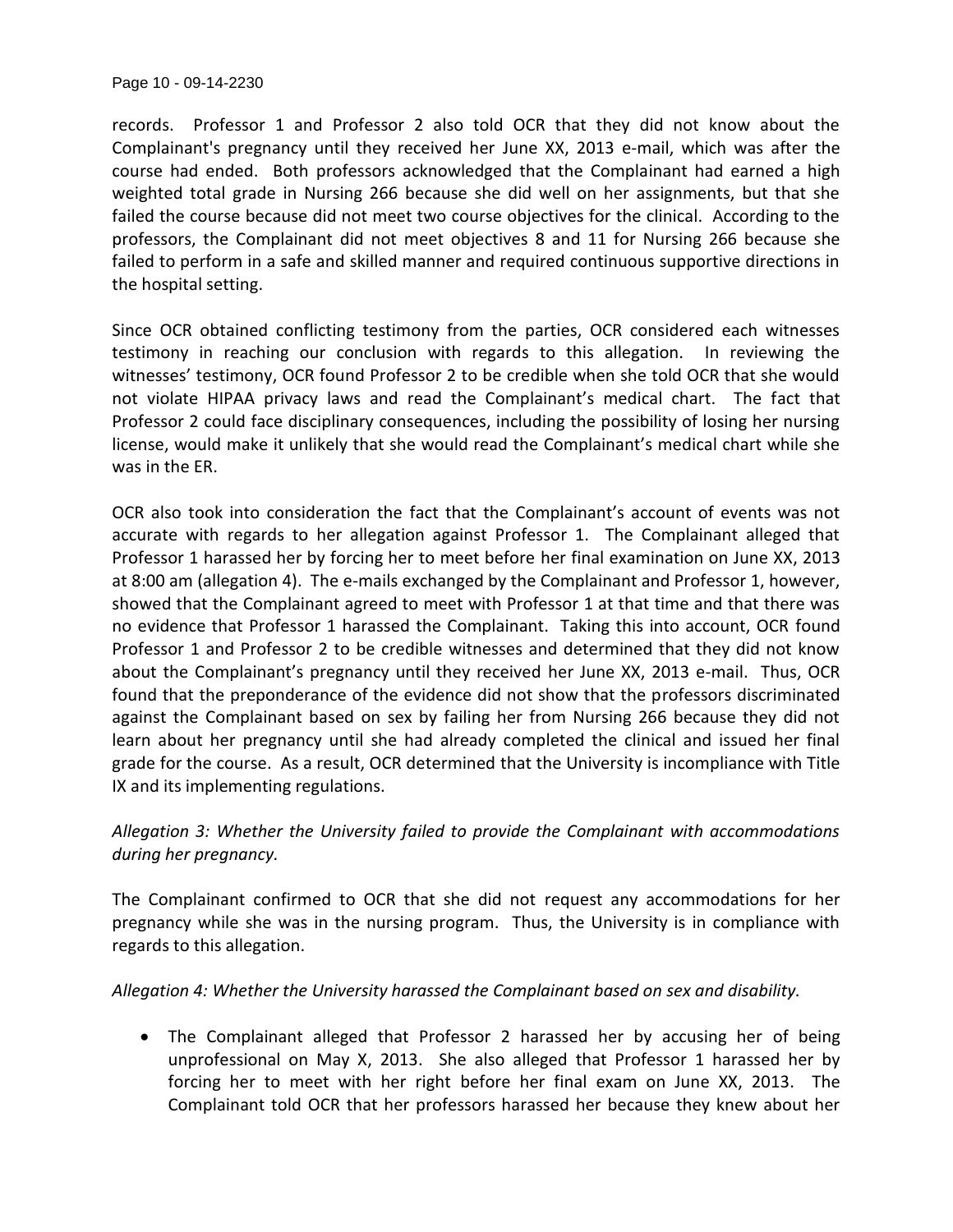pregnancy. The Complainant did not allege that her professors harassed her on the basis of her disability.

- Professor 2 denied harassing the Complainant and told OCR that the Complainant did not exhibit professional behavior when she disrupted the hospital staff members during oral reports by sitting down and fanning herself in the patient's room or when she continued to interrupt the hospital nurse, who was assisting other patients with urgent needs, to bring a laxative to another patient. Professor 2 also stated that she told the Complainant that as a nursing student, she could ask the nurse questions, but that the nurse was the one who made decisions about the patient's medication and that once the nurse made her decision, the Complainant was not to continue to intervene and ask the nurse to do something.
- Professor 1 also denied harassing the Complainant and provided OCR with copies of emails that she exchanged with Complainant when they were scheduling the 8:00 am meeting on June XX, 2013 as evidence that she did not force her to meet before her final exam. OCR reviewed the emails and found that the Complainant agreed to meet with Professor 1 at 8:00 am.
- Professors 1 and Professor 2 also told OCR that they did not know that the Complainant was pregnant until she sent the June XX, 2013 email informing them of her pregnancy.

As previously stated, OCR determined that Professor 1 and Professor 2 did not learn about the Complainant's pregnancy until after she completed Nursing 266. Since the two professors did not know about the Complainant's pregnancy, OCR concluded that there was insufficient evidence to find that the professors harassed her on the basis of sex. In addition, OCR did not find that either Professor 1 or Professor 2's actions towards the Complainant were harassing.

Allegation 5: *Whether the University failed to respond appropriately and effectively to an internal complaint the Complainant filed with the University alleging that she was discriminated on the basis of sex and disability.*

- On August XX, 2013, the Complainant sent a letter to the Dean of the School of Natural Sciences, Mathematics and Engineering alleging that her professors discriminated against her on the basis of sex by failing her from Nursing 266 due to her pregnancy. In the letter, the Complainant also alleged that she received a passing grade in Nursing 266 and she would like to grieve her final course grade. The Complainant, however, did not alleged disability discrimination in her letter.
- Since the Complainant's letter to the Dean included an allegation of sex discrimination, the University informed OCR that the Associate Vice President for Human Resources and Administrative Services was assigned to investigate the discrimination allegation as the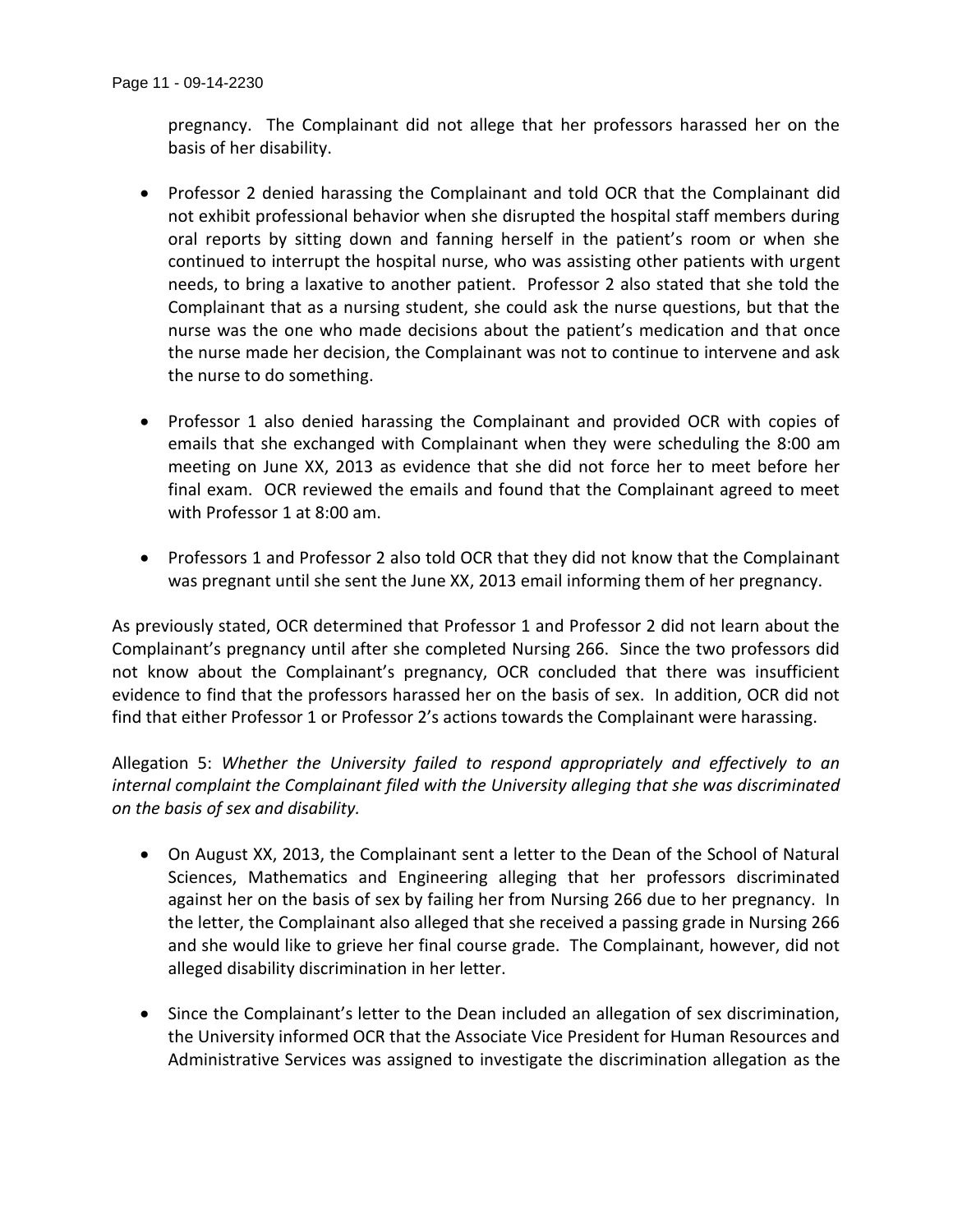$\overline{\phantom{a}}$ 

Title IX Coordinator, under Executive Order 1074.<sup>4</sup> OCR reviewed Executive Order 1074 and determined that it provides for a prompt and equitable resolution of discrimination complaints. Executive Order 1074 states that investigations must be completed no later than 60 working days and that the Complainant will be notified of the outcome of the investigation in writing within 10 working days of the completed report. Any complainant who is not satisfied with the determination may file an appeal with the Office of the Chancellor.

- The Dean told OCR that after she received the Complainant's letter, she looked into the matter and responded to the Complainant on September X, 2013. In the September X, 2013 letter, the Dean informed the Complainant that the University's policy required that any grade-related grievance be temporarily held in abeyance until the Associate Vice President, who was designated as the University's Title IX Coordinator, completed her investigation into the sex discrimination allegation.<sup>5</sup> Although the Dean told OCR that she was only responsible for addressing the grade grievance she also notified the Complainant in her letter that she determined that it would be impossible for her instructors to discriminate against her on the basis of her pregnancy when they did not learn about her pregnancy until after they issued her final grade in Nursing 266. The Dean told OCR that she learned from the Department Chair that the Complainant did not notify her professors about her pregnancy until June XX, 2013, after she completed the clinical.
- The Complainant provided OCR with two emails she received from the Associate Vice President on August XX and XX, 2013 confirming that she would be investigating her sex discrimination allegation in accordance with Executive Order 1074. The Complainant alleged to OCR that the University never responded to her sex discrimination complaint.
- The Associate Vice President told OCR that among her many responsibilities, she was designated as the Title IX Coordinator for a brief time from August to September of

<sup>&</sup>lt;sup>4</sup> On June 3. 2014, the California State University, Office of the Chancellor issued Executive Order 1097 to supersede Executive Order 1074 - Systemwide Policy Prohibiting Discrimination, Harassment and Retaliation against Students and Systemwide Procedure for Handling Discrimination, Harassment and Retaliation Complaints by Students in response to the Campus Sexual Violence Elimination Act and related guidance from OCR addressing Title IX. Executive Order 1097 also states that that investigations must be completed no later than 60 working days and that the complainant will be notified of the outcome of the investigation in writing within 10 working days of the completed report. Any complainant who is not satisfied with the determination may file an appeal with the Office of the Chancellor.

<sup>&</sup>lt;sup>5</sup> The Student Complaint and Grievance Procedures states that the Grievance Review Board will hear grade related grievances. A decision made by the Grievance Review Board can be appealed to the Presiding Officer, who can either reject the appeal based on lack of evidence or refer the matter to the University's President for a final decision.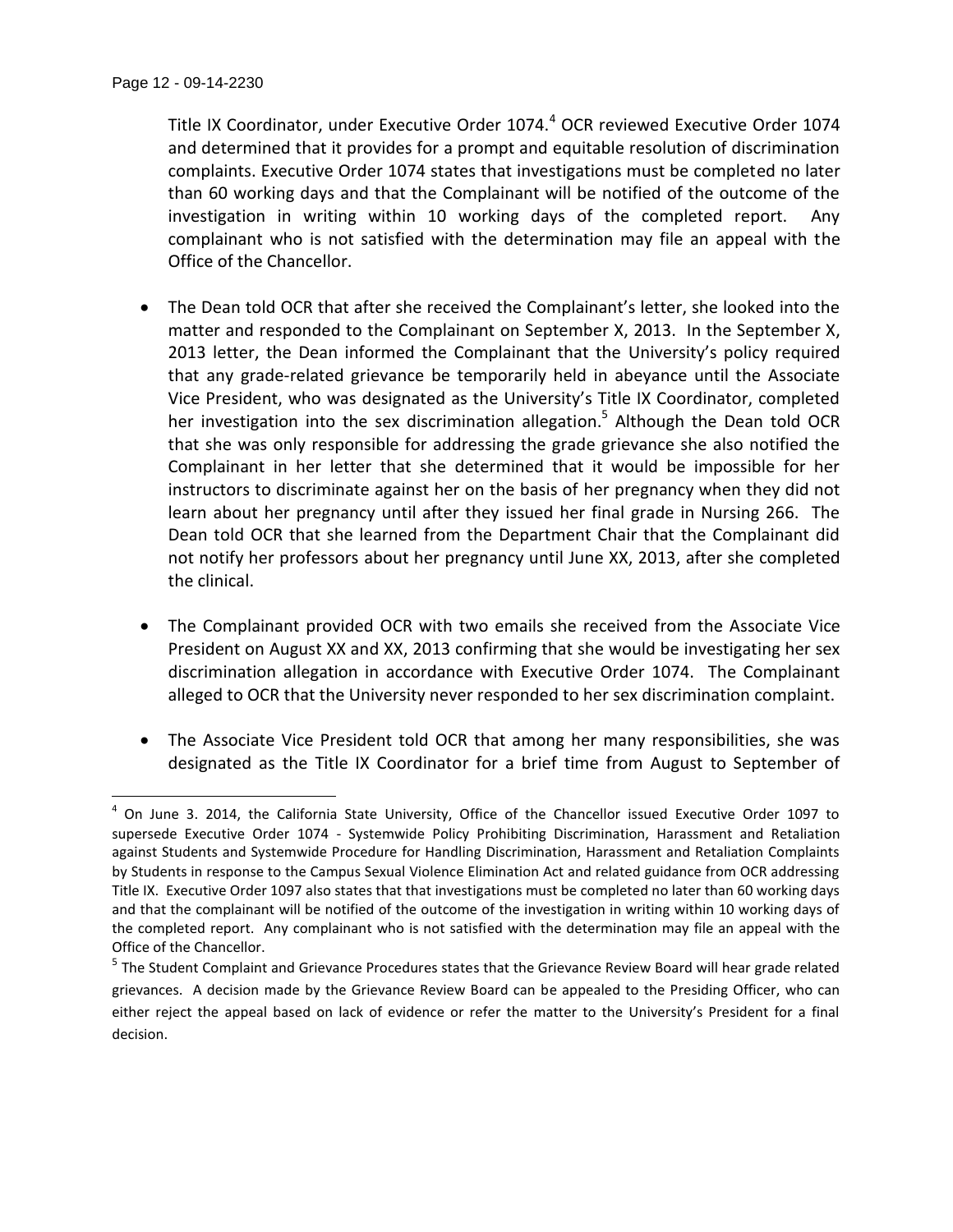2013. The Associate Vice President told OCR that she received the Complainant's sex discrimination complaint sometime towards the end of the August. The Associate Vice President emailed the Complainant and informed her that she would contact her after she returned from her vacation. According to the Associate Vice President, when she returned from her vacation in September, the University hired a fulltime Title IX Coordinator. The Associate Vice President believed that the Complainant's case was transferred to the new Title IX Coordinator and that she was no longer assigned to the case.

 The University's legal counsel told OCR that a number of telephone conversations took place with him, the Associate Vice President, the Department Chair, and the Dean regarding the Complainant's grade grievance and sex discrimination complaint. Counsel stated that the Dean investigated the matter and determined that the University did not discriminate against the Complainant on the basis of sex because the University did not learn about the Complainant's pregnancy until she sent her June XX, 2013 email to her professors after it was already determined that she failed Nursing 266, which resulted in her dismissal from the nursing program. Based on this finding, the University believed that the Dean addressed the Complainant's sex discrimination complaint in her September X, 2013 letter. As a result, the Complainant's case was not transferred to the new Title IX Coordinator when she was hired by the University. The Title IX Coordinator also told OCR that she was not given the Complainant's complaint when she began her position in September and only became aware of it after she received the OCR complaint.

The issue OCR investigated was whether the University responded appropriately to the Complainant's August XX, 2013 complaint alleging possible sex discrimination and whether the University's procedures complied with the requirements of Title IX regulations. OCR found that the University did not comply with Title IX requirements when it failed to take steps to investigate and respond to the Complainant's sex discrimination complaint. At the time the Complainant filed her complaint in August of 2013, the Associate Vice President, who was designated as the Title IX Coordinator, was responsible for investigating the Complainant's sex discrimination allegation under Executive Order 1074 while the Dean of the School of Natural Sciences, Mathematics and Engineering was responsible for addressing the Complainant's grade grievance under the Student Complaint and Grievance Procedures. When the University hired a full-time Title IX Coordinator in September of 2013, the University did not transfer the Complainant's sex discrimination case to her because the University believed that the Dean had addressed the Complainant's sex discrimination allegation in her September X, 2013 letter. Although the Dean's letter discusses the Complainant's sex discrimination allegation, the letter also states that the Title IX Coordinator will be investigating her discrimination allegation under Executive Order 1074.

Since the sex discrimination allegation and the grade grievance are investigated under separate procedures, the University should have transferred the sex discrimination allegation to the new Title IX Coordinator so that the complaint could be investigated and a written response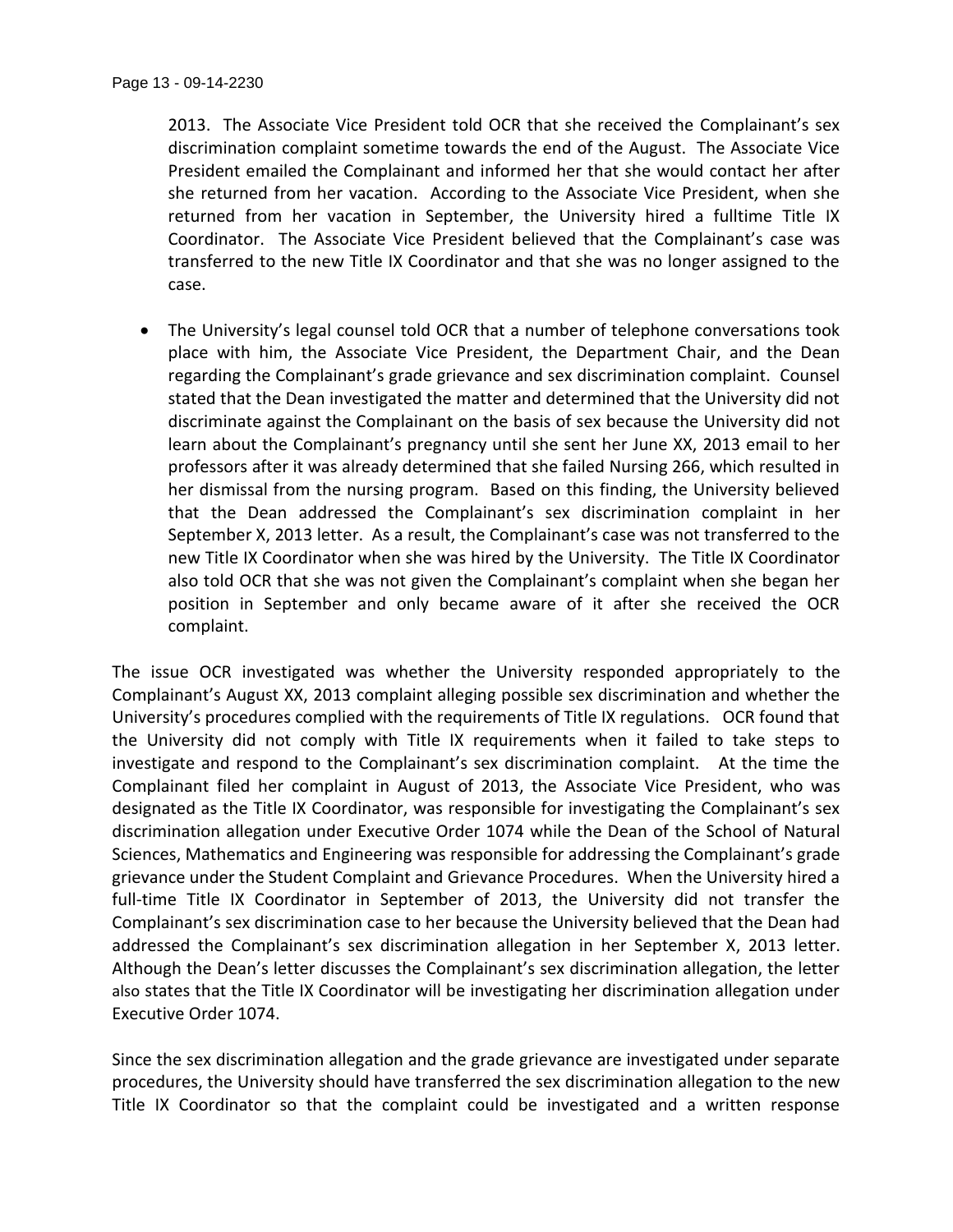$\overline{a}$ 

provided to the Complainant with an opportunity for her to appeal the University's findings. Since this did not occur, OCR determined that the University was not in compliance with Title IX and its implementing regulations.

To correct this noncompliance, the University signed the attached Resolution Agreement agreeing to issue guidance notifying administrators that if a student files a grievance, that includes an allegation of unlawful discrimination, including harassment and retaliation, the grievance, or portion of the grievance, will be immediately referred to the Discrimination, Harassment and Retaliation Administrator or the Title IX Coordinator (in cases alleging sexual discrimination, including sexual harassment and sexual violence) for investigation under Executive Order 1097. The University also agreed to inform the student which administrator will be investigating each of the allegations and the specific procedures that will be followed.<sup>6</sup>

Lastly, OCR determined that the University met the procedural rights requirements of the Title IX regulations. The University's Executive Order 1074 and Executive Order 1097, which supersedes Executive Order 1074, comply with Title IX requirements and the University regularly notifies students of its procedures. In addition, the University has a Title IX Coordinator to coordinate compliance with regulations and investigation of complaints. Thus, OCR determined that the University is in compliance with 34 C.F.R. §§ 106.8 and 106.9.

This concludes OCR's investigation of the complaint and should not be interpreted to address the District's compliance with any other regulatory provision or to address any issues other than those addressed in this letter. OCR is closing this case as of the date of this letter and concurrently notifying the Complainant.

This letter sets forth OCR's determination in an individual OCR case. This letter is not a formal statement of OCR policy and should not be relied upon, cited, or construed as such. OCR's formal policy statements are approved by a duly authorized OCR official and made available to the public.

Please be advised that the Institute may not harass, coerce, intimidate, or discriminate against any individual because he or she has filed a complaint or participated in the complaint resolution process. If this happens, the Complainant may file another complaint alleging such treatment.

 $^6$  OCR did not require the University to investigate and respond to the Complainants sex discrimination allegation in this particular case because OCR investigated that allegation as part of this complaint. Under allegation 2, OCR determined that the University did not discriminate against the Complainant on the basis of sex (pregnancy) by failing her from Nursing 266 and dismissing her from the nursing program. OCR also determined that the University did not harass the Student on the basis of her sex under allegation 4.